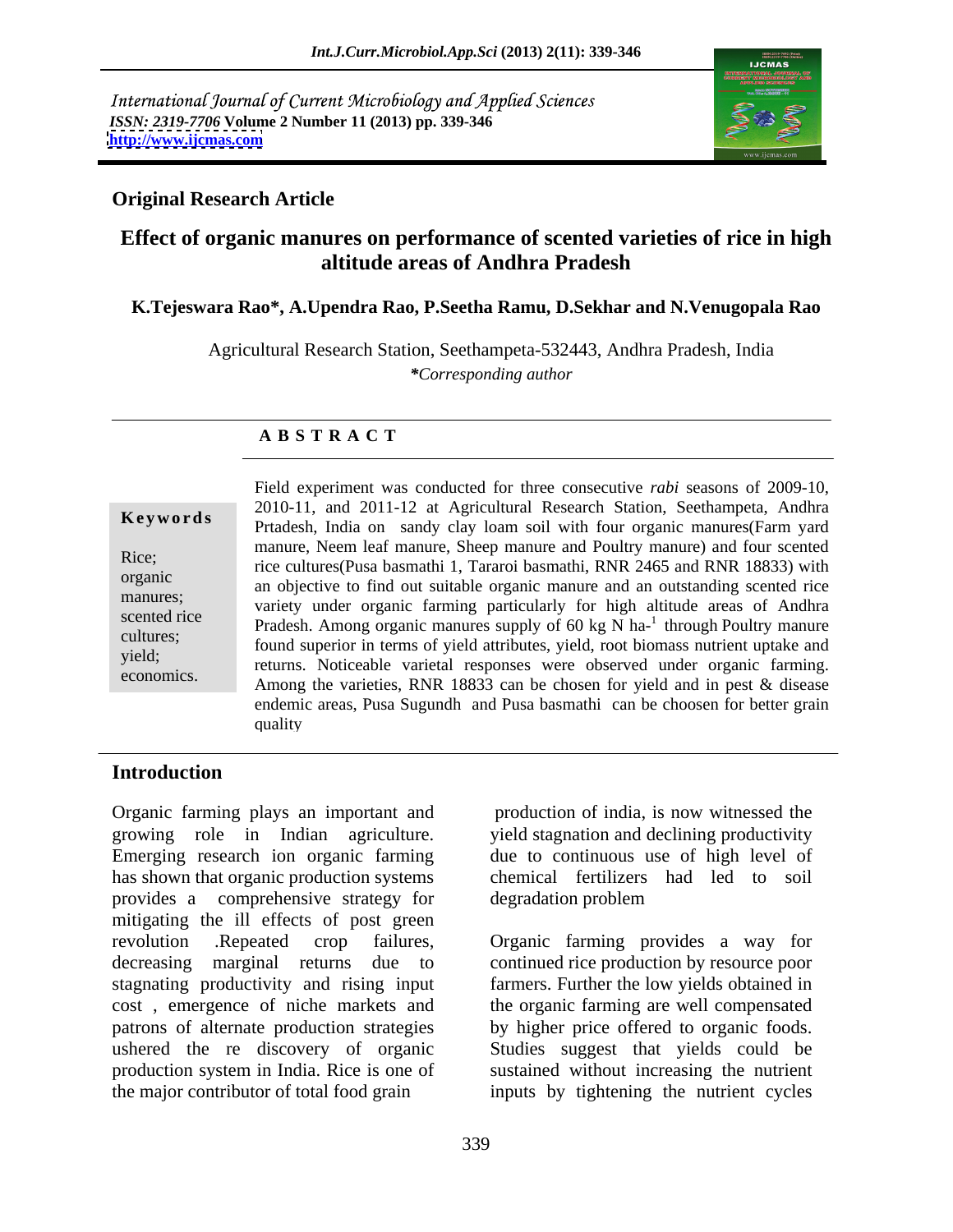through organic nutrition ( Stockdale *et al.,* 2001) .Proper selection of a variety RNR 18833). The experiment was laid out rice varieties is increasing day by day with the opening of the world market as well as panicle initiation and 5 cm thereafter up to increased domestic consumption due to for organic farming particularly with scented rice cultivation compared to requirement. The experiments were coastal plains, Now a days market

Field experiment was conducted for three consecutive *rabi* seasons of 2009-10, 2010-11, and 2011-12 at Agricultural Research Station, Seethampeta, Andhra Prtadesh, India. The soil was sandy clay loam having pH 6.8, organic carbon 0.62%, available nitrogen 257 kg ha<sup>-1</sup>, available P<sub>2</sub>O<sub>5</sub> 26.1 kg ha<sup>-1</sup> and K<sub>2</sub>O 302 0.62%, available nitrogen 257 kg ha<sup>-1</sup>, significance difference (p= 0.05) by available P<sub>2</sub>O<sub>5</sub> 26.1 kg ha<sup>-1</sup> and K<sub>2</sub>O 302 pooling three years data.  $kg$  ha<sup>-1</sup>. The treatments consisted of four main plots which supply 60 kg N  $\text{ha}^{-1}$  Results and Discussion through organics(Organic manures i.e., M1-Farm yard manure(FYM), M2- Neem **Effect of organic manures** leaf, M3- Sheep manure and M4- Poultry<br>manure) and four Subplots (Scented rice beganic manures and varieties manure) and four Subplots (Scented rice<br>
cultures viz S1- Pusa basmathi 1 S2- significantly influenced the tiller

and appropriate nutrient management are in a Split plot design with three important in organic rice production replications. The experimental site was (Manjunath et al 2009) . Organic manures same for the three years. Planted 30 days have the capacity to fulfill nutrient old seedlings at a spacing of 20X15 cm demand of crops adequately and promotes with 2-3 seedlings per hill. Weeds were the activity of macro and micro flora in the controlled by two hands weeding at 20 and soil (Sharma,2005).The area under scented 40 days after transplanting. Water was their premium quality ( Singh *et al.,* drained before application of fertilizers 2008).High altitude and tribal area zone of and one week before harvest. Organic Andhra Pradesh is endowed with the manures were applied based on their special soil and climate which suits better nutrient content and incorporated two facilities are also improved due to cultural management practices throughout intervention of several agencies. Selection the period of crop growth with neem oil of proper variety, suitable to the specific and pseudomonas was utilized for pest and ecological situation may prove to be a disease management. Data on yield boon to the farmer. Hence a study was attributes and yield, pest & diseases were proposed to generate scientific data on collected following standard procedures combination of organic sources and from 10 randomly marked hills. Root varieties for organic rice in high altitude volume at flowering was calculated using and tribal zone. water displacement method. Root biomass **Materials and Methods Example 20 Example 20 EXECUS** flowering duly following standard -1 significance difference (p= 0.05) by <sup>-1</sup> and  $K_2O$  302 pooling three years data. and  $K_2O$  302 pooling three years data. through ognation (Stockhole as Tararoi basmathi, S3. EWR 2465 and S4-<br>Hotel and pappering turning measurement was in a Spitt plot disign with three pappering measurement in a spin is the production in a Spitt plot disign w maintained at a depth of 2 cm up to panicle initiation and 5 cm thereafter up to one week before harvest. The field was weeks before planting as per the treatment requirement. The experiments were received uniform plant protection and & weed biomass was estimated at flowering duly following standard procedure. NPK uptake was calculated by multiplying nutrient content with dry matter production at harvest. The quality parameters were assessed as per the procedure given by Ghosh (1971).Data were analyzed using ANOVA and the significance was tested by Fisher's least

# **Results and Discussion**

### **Effect of organic manures**

Organic manures and varieties significantly influenced the tiller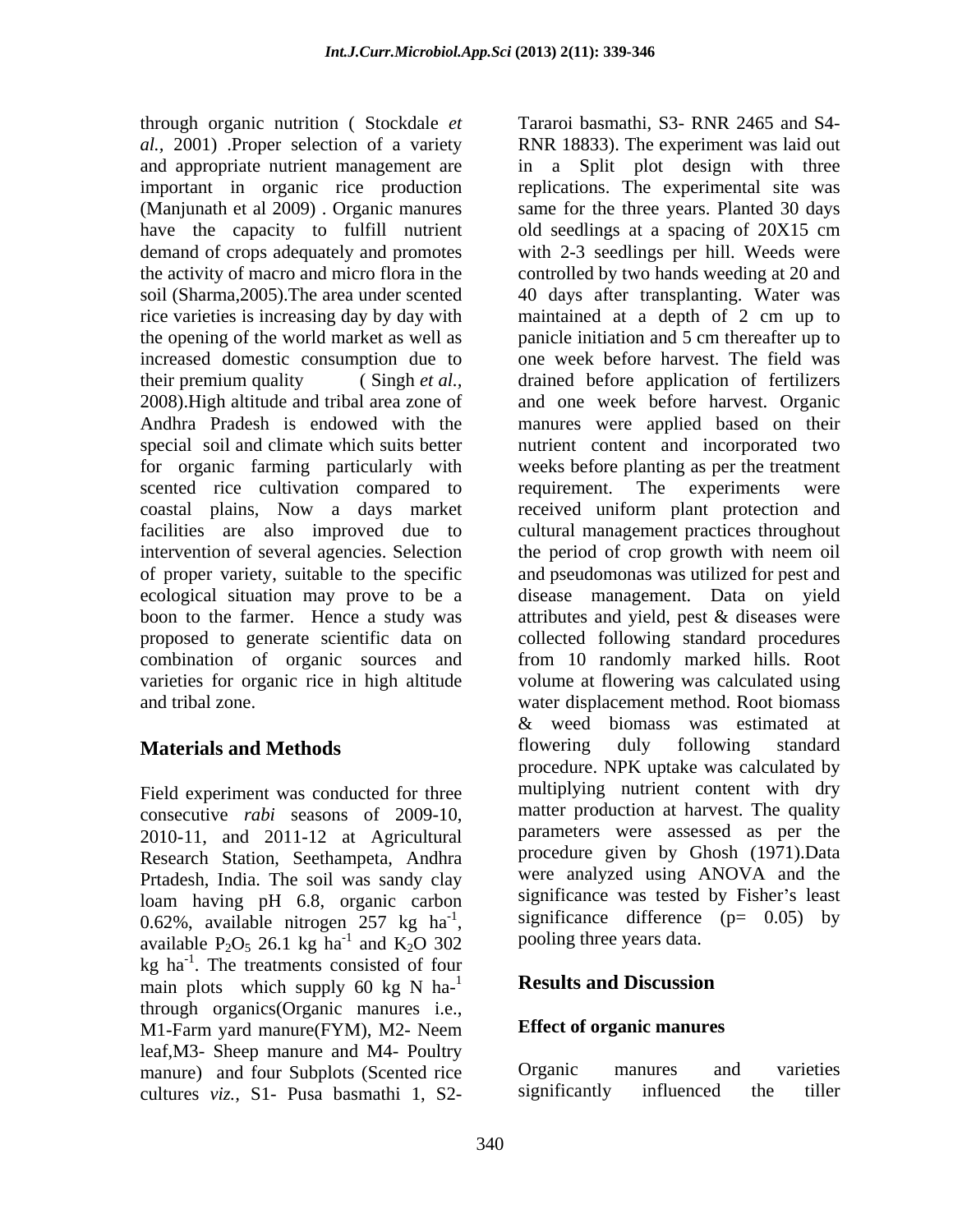production, yield attributes and yields, however the interaction between Organic uptake by plants. Organic manures manures, and varieties was not significant. <br>Among the four Organic manures, supply are releasing them slowly and there by of  $60 \text{ kg} \text{ N} \text{ ha}^{-1}$  through Poultry manure increases nutrient availability and recorded significantly higher number of corresponding uptake by plant (Bisht *et*  tillers, panicles, filled grains per panicle *al.*, 2013). and thousand grain weight (Table 1) and these were ultimately resulted in higher Analysis of economic parameters shows grain yield .The variation in plant growth that, the gross returns , net returns and due to organic manures was due to rupee per rupee invested were higher with variation in availability of nutrients. Quick supply of  $60 \text{ kg N}$  ha-<sup>1</sup> through Poultry release of N from poultry manure manure followed by neem leaf manuring. compared to other organic manure can be Markedly higher profits with Poultry attributed for this superior performance. manure and neem leaf manuring might be The other three Organic manures were due to higher grain yield coupled with found at par in production of tillers, yield attributes and yield. Straw yield was also parameters were least with Farm yard higher with supply of  $60kgNha^{-1}$  through Poultry manure. However Harvest Index did not differ markedly with different milling and cooking quality parameters organic manures. Similar results were were didn't altered conspicuously by reported by Manjunath *et al.,* (2012). application of different Organic manures

Organic manures influenced significantly have helped in improved root biomass in *et al.* (2004). this treatment which in turn increased the uptake of N & K. Whereas The P uptake Influence of organic Nutrient supply was significantly higher with Sheep packages on pest & disease incidence was manure compared to FYM and neem leaf conspicuous but, the interaction effect of manure and it was found at par to poultry hutrient supply packages, and varieties manure. The higher P content in sheep manure might have increased the P uptake, manures, supply of 60 kg N ha- $^1$  through where it is applied. Application of organic Poultry manure noticeably increased the manures enhances microbial activity that percent hispa damage, and BPH /hill, releases different organic acids which percent sheath blight & blast incidence, helps in solubilization of native soil

through Poultry manure increases nutrient availability and nutrients and makes available for the provides regulated supply of nutrients by releasing them slowly and there by increases nutrient availability and *al.,* 2013).

the root parameters and nutrient uptake significant differences in milling quality (Table.2).Among the Organic manures, and cooking quality of rice among supply of 60 kg N ha-<sup>1</sup> through Poultry different Organic manures was reported by through Poultry different Organic manures was reported by manure recorded higher root volume , Davari and Sharma (2010). However, root biomass, and N & K uptake at amylase content and protein content of the harvest, which was significantly higher grain were significantly higher with neem over Sheep manure manure and farm yard leaf manure. A conspicuous difference in manure. Better and early nutrient quality aspects of rice varieties under availability with poultry manure might organic farming was also reported by Raju through Poultry manure followed by neem leaf manuring. lesser cost of cultivation. Whereas these manure and Sheep manuring due to higher cost of cultivation of latter treatments. The as well as their interaction with varieties(Table 3).Similar findings of non and cooking quality of rice among *et al,* (2004).

> conspicuous but, the interaction effect of was absent(Table 4). Among the organic through Whereas the, number of white ears  $\langle m^2 \rangle$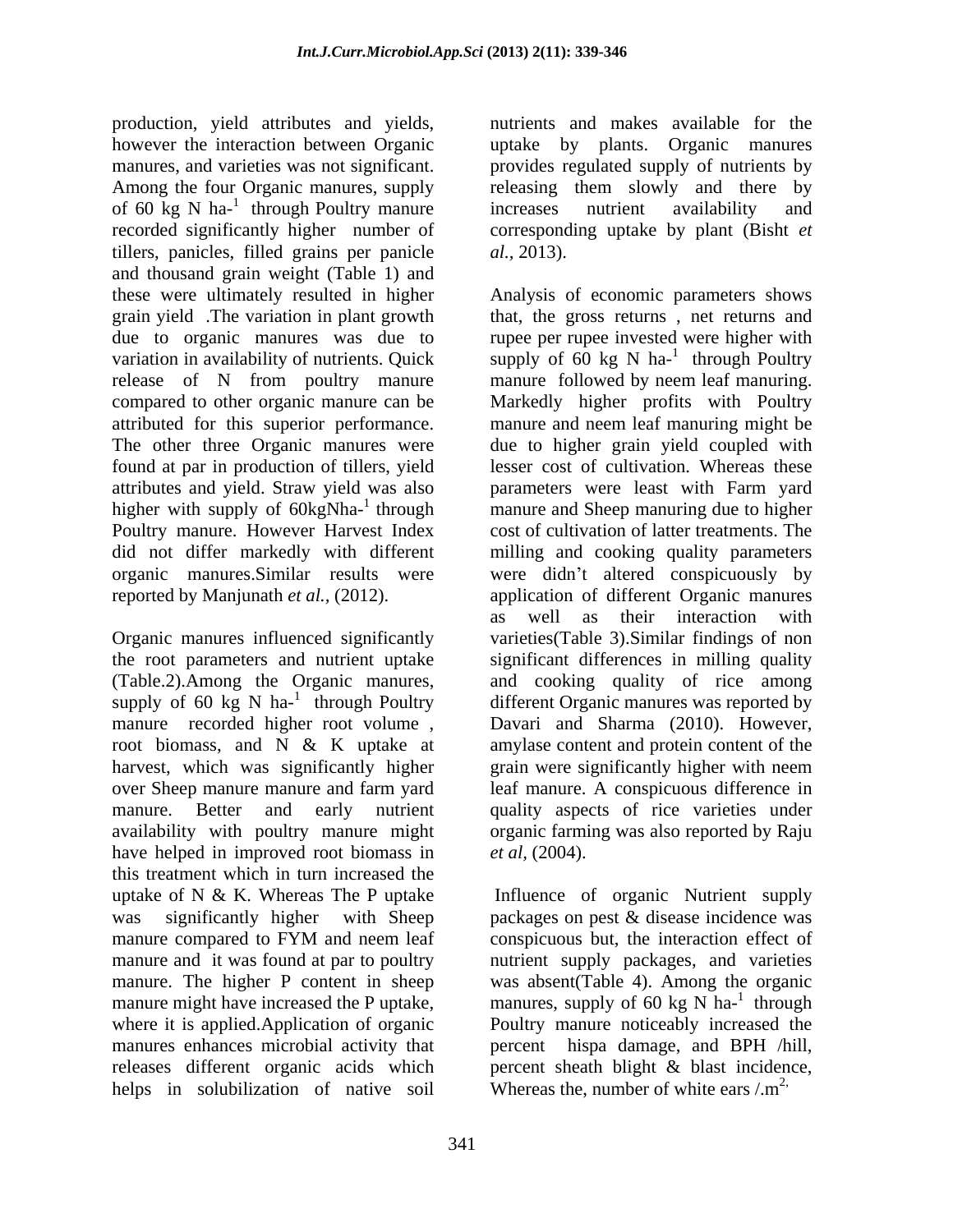| <b>Organic manure</b> | 0/ N <sub>1</sub><br>70 <sub>1</sub>                                        | 0/7<br>70 L         | $\sqrt{0}$ IV                                |
|-----------------------|-----------------------------------------------------------------------------|---------------------|----------------------------------------------|
| <b>FYM</b>            | $\mathbf{v} \cdot \mathbf{v}$                                               | 0.42                | 0.57                                         |
| <b>Sheep Manure</b>   | $\sqrt{Q}$                                                                  | $\Omega$ Q1<br>0.71 | 1.1 <sub>c</sub><br>$\overline{a}$<br>1. I V |
| Poultry manure        | $\Omega$<br>$\overline{\phantom{m}}\cdot\overline{\phantom{m}}\hspace{2cm}$ | 0.77<br>$V \cdot I$ | 1.41                                         |
| Neem Leaf             |                                                                             | 0.64                | 1.20<br>$\sqrt{1.4}$                         |

**Table.1** Nutrient content of different organic manures

number of dead hearts  $/m^2$  were higher differential response of varieties under with supply of 60 kg N ha- $^1$  through FYM .On the other hand among organic tolerance has been reported previously by manures, supply of 60 kg N ha-<sup>1</sup> through neem leaf manure recorded conspicuously organic agriculture practice , develop

total grains, filled grains per panicle and thousand grain weight, however, which was comparable in these parameters with 1) The grain yield straw yield and content and protein content were followed by RNR 18833. As RNR 2465 probable reason for this higher yield. compared to other varieties of the pest & diseases. Similar findings of

through Rao *et al.*, (2013). organic farming due to pest and disease Rao *et al.,* (2013).

lower incidence of pest & diseases. Soils Among the varieties, RNR 2465 follwed with a high functional diversity of micro by RNR 18833 recorded conspicuously organisms , which occur very often under higher root volume, root biomass, disease and insect suppressive properties uptake at harvest and significantly higher and can help to induce resistance in than Pusa basmathi and Pusa Sugundh. plants(FileBbach *et al .,*2007).This While these parameters were lowest in supports the findings of Kajimura *et*  Pusa basmathi .Higher root volume in *al*.(1995) who noted low densities of BPH RNR 2465 and RNR 18833 might have & WBPH in organically cultivated fields enhanced the nutrient uptake by these and those with low N content. varieties compared to other varieties. **Effect of Varieties:** differences in quality parameters and Among the varieties, RNR 2465 recorded , milling and percent head rice recovery the highest number of tillers, panicles, was higher in RNR 2465 & RNR 18833, RNR 18833 and significantly higher than grain quality parameters like volume Pusa basmathi and Pusa Sugundh (Table expansion ratio, elongation ratio, amylase Harvest Index were higher in RNR 2465 statistically similar in all the four varieties. nitrogen, phosphorus and potassium Different varieties showed measurable among the varieties the percent hulling whereas the L : B Ratio was higher in Pusa Sugundh and these parameters were at their least with Pusa basmathi. The other content and protein content were

has least affected by pest & diseases due Among the varieties RNR 2465 recorded to better tolerance to pest and diseases higher gross returns, net returns and rupee compared to other varieties might be the per rupee invested due to higher grain Performance of the Pusa basmathi and these parameters were the lowest in Pusa Pusa Sugundh varieties were inferior basmathi. The lesser returns in pusa experiment was due their susceptibility to lesser grain yield coupled with higher cost yield lesser cost of cultivation. Whereas, basmati were probably due the fact of of cultivation in these varieties.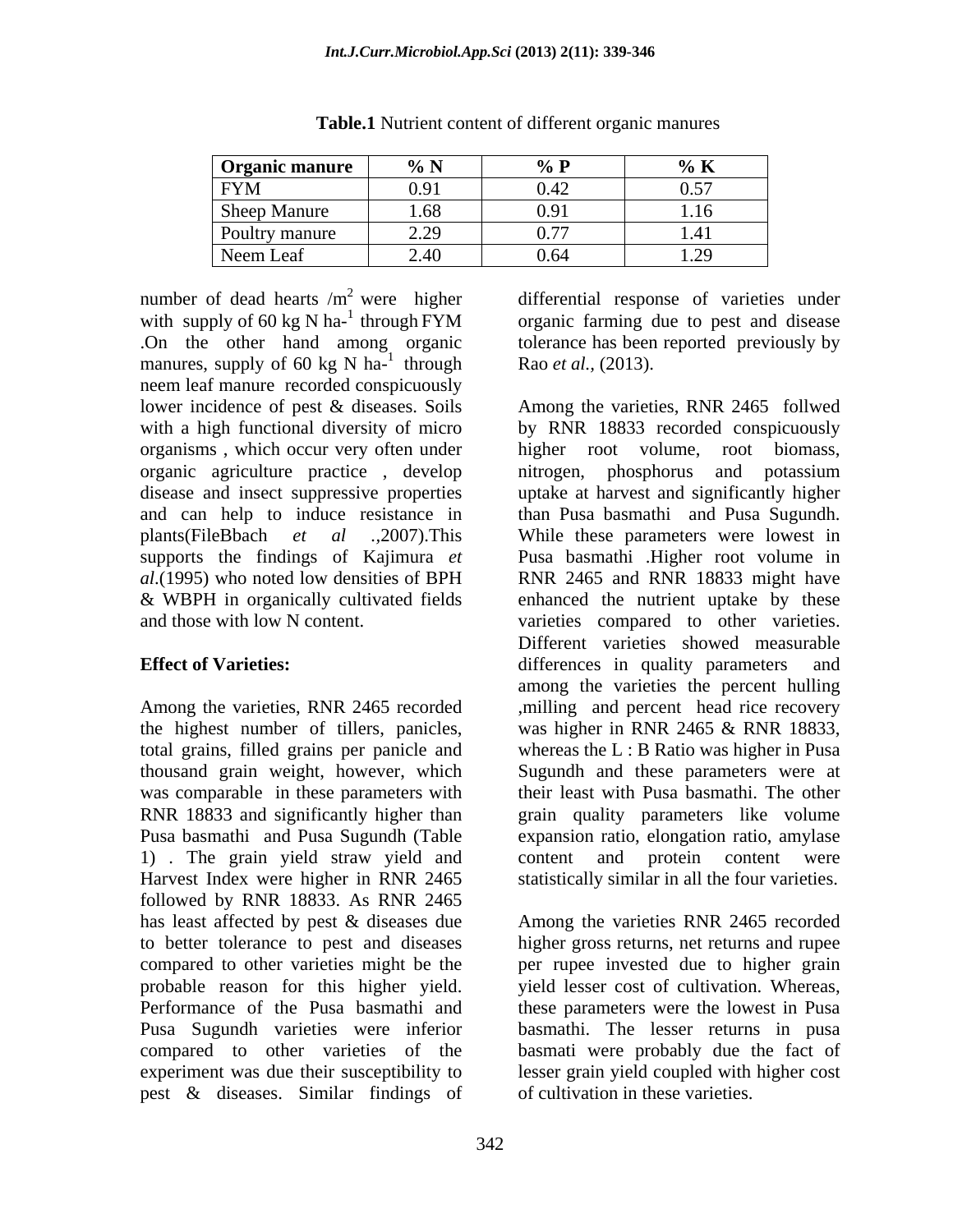| <b>Treatment</b>                                                          | Tillers/<br>m <sup>2</sup> | <b>Panicles</b><br>/m <sup>2</sup> | <b>Total</b><br>grains/<br>panicle | <b>Filled</b><br>grains/<br>panicle | 1000<br>grain<br>wt. (g) | <b>Root</b><br>volume<br>ml/plant | <b>Root</b><br>biomass<br>g/hill | Grain<br>yield<br>(kg/ha) | <b>Straw</b><br>yield<br>(kg/ha) | H I<br>(%)               |
|---------------------------------------------------------------------------|----------------------------|------------------------------------|------------------------------------|-------------------------------------|--------------------------|-----------------------------------|----------------------------------|---------------------------|----------------------------------|--------------------------|
| Organic manures                                                           |                            |                                    |                                    |                                     |                          |                                   |                                  |                           |                                  |                          |
| M1- 60 kg ha- $^{1}$<br>FYM-N                                             | 424                        | 294                                | 109                                | 92                                  | 21.70                    | 24.9                              | 10.70                            | 3739                      | 5210                             | 41.78                    |
| $M2 - 60$ kg ha- $^{-1}$<br>Neem leaf-N                                   | 479                        | 353                                | 129                                | 101                                 | 22.56                    | 22.4                              | 9.56                             | 4127                      | 5739                             | 41.83                    |
| $\overline{\text{M3-60 kg}}$ ha- $\textsuperscript{1}$<br>Sheep manure- N | 451                        | 312                                | 110                                | 88                                  | 22.20                    | 23.5                              | 10.08                            | 3914                      | 5517                             | 41.50                    |
| M4- 60 kg ha- $^{1}$<br>Poultry manure-N                                  | 546                        | 376                                | 121                                | 106                                 | 23.44                    | 25.3                              | 11.23                            | 4405                      | 5931                             | 42.62                    |
| SEm $\pm$                                                                 | 14.2                       | 11.8                               | 3.7                                | 3.2                                 | 0.63                     | 0.71                              | 0.38                             | 120                       | 147                              | $\overline{\phantom{0}}$ |
| $CD(P=0.05)$                                                              | 49                         | 41                                 | 13                                 |                                     | <b>NS</b>                | 2.45                              | 1.31                             | 415                       | 509                              | $\sim$                   |
| Varieties                                                                 |                            |                                    |                                    |                                     |                          |                                   |                                  |                           |                                  |                          |
| S1- Pusa Sugundh                                                          | 472                        | 326                                | 120                                | 96                                  | 22.85                    | 23.1                              | 9.77                             | 3910                      | 5341                             | 42.27                    |
| S2- Pusa basmathi                                                         | 428                        | 291                                | 108                                | 84                                  | 21.93                    | 21.7                              | 8.91                             | 3609                      | 4893                             | 42.45                    |
| S3-RNR 2465                                                               | 517                        | 372                                | 133                                | 105                                 | 23.04                    | 26.2                              | 11.36                            | 4415                      | 5865                             | 42.95                    |
| S4-RNR 18833                                                              | 494                        | 358                                | 118                                | 94                                  | 22.84                    | 25.4                              | 10.94                            | 4164                      | 5602                             | 42.64                    |
| $SEm \pm$                                                                 | 13.6                       | 10.7                               | 3.8                                | 3.2                                 | 0.51                     | 0.80                              | 0.41                             | 133                       | 159                              |                          |
| $CD(P=0.05)$                                                              | 40                         | 31                                 | 11                                 | $\overline{9}$                      | 1.46                     | 1.49                              | 1.20                             | 388                       | 464                              | $\sim$                   |

**Table.1** Effect of organic manures and varieties on root growth, tillers, yield attributes and yields of rice.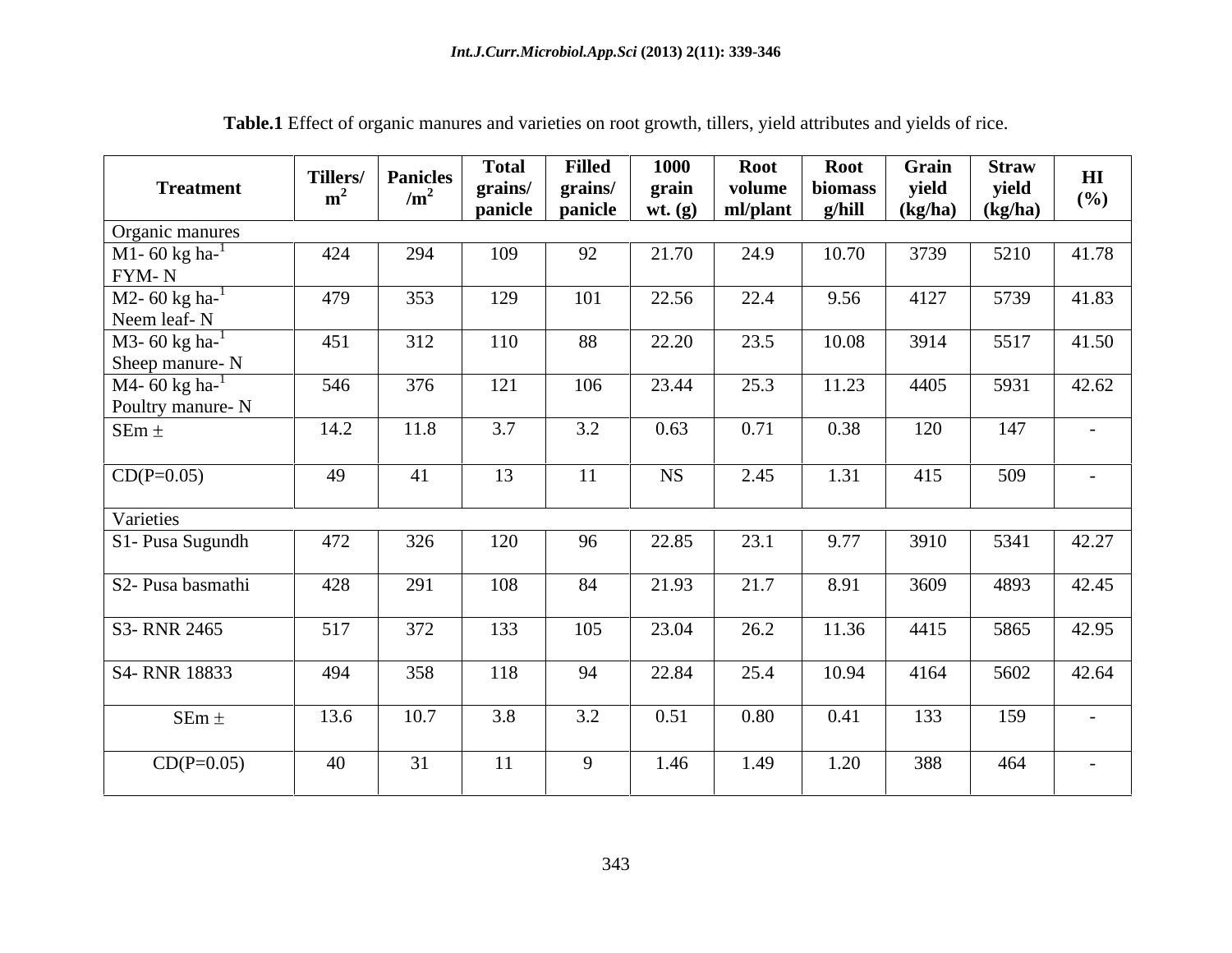| <b>Treatment</b>                                            | <b>Hulling</b> | <b>Milling</b> | $\frac{\%}{HRR}$ | $\begin{array}{ c c } \hline L/B \\ \hline \text{Ratio} \end{array}$ |      |                       | <b>Amylase</b><br>VER   ER   Content | Protein<br><b>Content</b><br>$($ %) | <b>Uptake at harvest</b><br>$(kg ha-1)$ |                                                                                    |  |  |  |
|-------------------------------------------------------------|----------------|----------------|------------------|----------------------------------------------------------------------|------|-----------------------|--------------------------------------|-------------------------------------|-----------------------------------------|------------------------------------------------------------------------------------|--|--|--|
|                                                             | $($ %)         | (%)            |                  |                                                                      |      |                       | (%)                                  |                                     |                                         |                                                                                    |  |  |  |
|                                                             |                |                |                  |                                                                      |      |                       |                                      |                                     |                                         |                                                                                    |  |  |  |
| Organic manures<br>M1- 60 kg ha- <sup>1</sup><br>FYM- N     | 74.20          | 69.83          | 55.42            | 3.77                                                                 | 4.52 | 1.89                  | 22.46                                | 7.53                                |                                         | $\begin{array}{ c c c c c c c c } \hline 93.39 & 20.23 & 91.60 \hline \end{array}$ |  |  |  |
| $M2 - 60$ kg ha- $^{-1}$<br>Neem leaf - N                   | 74.39          |                |                  | 71.06   57.21   3.82   4.47   1.86                                   |      |                       | 23.86                                | 7.70                                |                                         | $103.7$ 20.85 106.4                                                                |  |  |  |
| M3- 60 kg ha- $^{1}$                                        | 75.43          |                |                  | 70.40   56.10   3.79   4.35   1.93                                   |      |                       | 22.98                                | 7.51                                |                                         | $90.82$ 22.57 99.80                                                                |  |  |  |
| Sheep manure -N<br>M4- 60 kg ha- $^{1}$<br>Poultry manure-N | 74.20          |                |                  | 69.83   55.42   3.77                                                 |      | $4.52$   1.89         | 23.46                                | 7.63                                |                                         | $107.3$   21.23   111.6                                                            |  |  |  |
| $SEm \pm$                                                   | 1.12           | 1.05           |                  | $1.02 \quad 0.21$                                                    |      | $0.28$ 0.11           | 0.18                                 | 0.14                                |                                         | $1.75$   0.46   2.01                                                               |  |  |  |
| $CD(P=0.05)$                                                | <b>NS</b>      | <b>NS</b>      | <b>NS</b>        | <b>NS</b>                                                            | NS   | $ $ NS $ $            | $_{\rm NS}$                          | <b>NS</b>                           |                                         | $6.05$   1.59   6.95                                                               |  |  |  |
| Varieties                                                   |                |                |                  |                                                                      |      |                       |                                      |                                     |                                         |                                                                                    |  |  |  |
| S1- Pusa Sugundh                                            | 76.1           | 65.7           | 47.5             | 3.91                                                                 | 4.47 | 1.95                  | 24.0                                 | 7.55                                | 98.1                                    | 19.7 92                                                                            |  |  |  |
| S2- Pusa basmathi                                           | 74.5           | 66.1           | 48.7             | 3.88                                                                 |      | $4.32 \mid 1.89 \mid$ | 23.7                                 | 7.59                                |                                         | $92.7$ 18.2 88                                                                     |  |  |  |
| S3- RNR 2465                                                | 78.9           | 70.0           | 59.5             | 3.51                                                                 |      | $4.21$ 1.73           | 22.7                                 | 7.69                                |                                         | $106.3$ 21.8 127                                                                   |  |  |  |
| S4- RNR 18833                                               | 77.3           | 68.5           | 57.4             |                                                                      |      |                       | 3.64 4.15 1.77 23.1                  | 7.63                                |                                         | $101.5$ 20.5 111                                                                   |  |  |  |
| $SEm \pm$                                                   | 1.06           | 1.11           |                  | $1.05$ 0.12 0.17 0.09                                                |      |                       | 0.43                                 | 0.09                                |                                         | $2.05$   1.02   2.11                                                               |  |  |  |
| $CD(P=0.05)$                                                | 3.1            | 3.2            | 3.1              | 0.35                                                                 |      |                       | NS   NS   1.26                       | <b>NS</b>                           |                                         | 6.0   2.9   6.2                                                                    |  |  |  |

**Table.2** Effect of organic manures and varieties on grain quality and nutrient uptake of rice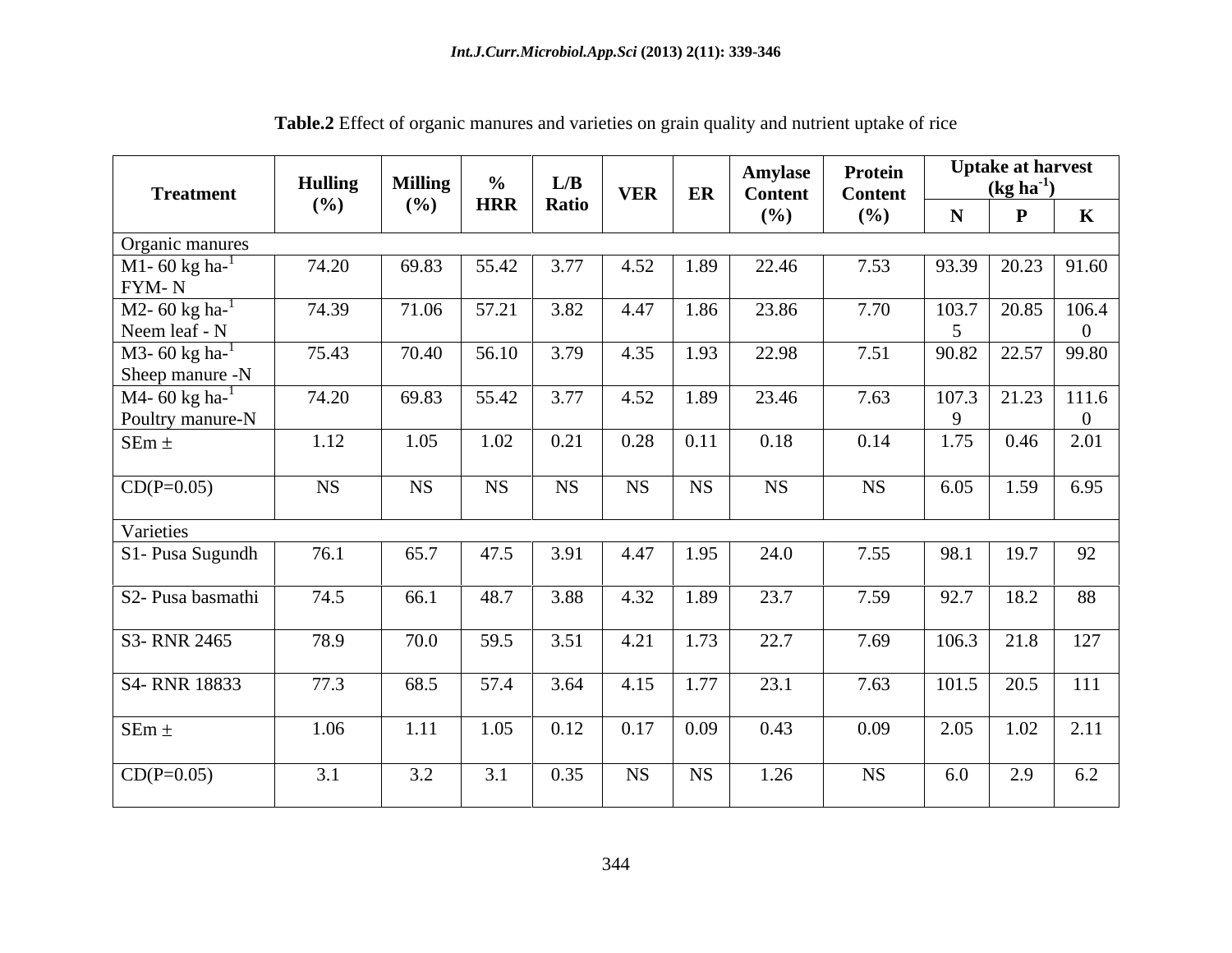| <b>Treatment</b>                                     | <b>Dead</b><br>hearts  <br>/m <sup>2</sup> | White $\vert$ BPH/<br>$\vert \text{ears/m}^2 \vert$ hill |                                                                       | Leaf<br>folder | Sheath<br>blight<br>incidence | % Blast<br>incidence | Weed<br>(g) | $\begin{array}{ l l }\hline \textbf{Weed} & \textbf{Gross} \\\hline \textbf{biomass} & \textbf{Returns} \\\hline \textbf{(g)} & \textbf{(Rs/ha}^{-1})\hline \end{array}$ | Net<br><b>Returns</b><br>(Rs/ha) | $R R I^*$<br>(Rs/Rs) |
|------------------------------------------------------|--------------------------------------------|----------------------------------------------------------|-----------------------------------------------------------------------|----------------|-------------------------------|----------------------|-------------|--------------------------------------------------------------------------------------------------------------------------------------------------------------------------|----------------------------------|----------------------|
| Organic manures                                      |                                            |                                                          |                                                                       |                |                               |                      |             |                                                                                                                                                                          |                                  |                      |
| $M1 - 60$ kg ha- $1$<br>FYM- N                       |                                            | 25.64 27.47 29.99                                        |                                                                       | 8.90           | 21.84                         | 16.01                | 21.84       | 77385                                                                                                                                                                    | 29765                            | 0.63                 |
| M1- $60 \text{ kg} \text{ ha}^{-1}$<br>Neem leaf - N |                                            | $18.18$   20.14   25.39   6.94                           |                                                                       |                | 16.79                         | 12.65                | 24.53       | 85410                                                                                                                                                                    | 40225                            | 0.89                 |
| M1-60 $kg$ ha- $^{-1}$<br>Sheep manure - N           |                                            | 22.62   23.37   36.35   7.89                             |                                                                       |                | 24.64                         | 18.48                | 26.92       | 81039                                                                                                                                                                    | 34189 0.73                       |                      |
| M1- 60 kg ha- $^{1}$<br>Poultry manure - N           |                                            | 24.75   26.82   38.24   10.24                            |                                                                       |                | 29.32                         | 21.78                | 29.63       | 91066                                                                                                                                                                    | 47951 1.11                       |                      |
| $SEm \pm$                                            | 1.16                                       |                                                          | 1.22   1.62   0.59                                                    |                | 1.12                          | 0.85                 | 1.03        | 1715                                                                                                                                                                     | 983                              |                      |
| $CD(P=0.05)$                                         |                                            | 4.01 4.22 5.61                                           |                                                                       | 2.04           | 3.88                          | 2.94                 | 3.56        | 5934                                                                                                                                                                     | 3401                             | $\sim 100$ m $^{-1}$ |
| Varieties                                            |                                            |                                                          |                                                                       |                |                               |                      |             |                                                                                                                                                                          |                                  |                      |
| S1- Pusa Sugundh                                     | 23.1                                       | 27.5                                                     |                                                                       | 11.5           | 22.1                          | 19.3                 | 25.2        | 80871                                                                                                                                                                    | 34219 0.73                       |                      |
| S2- Pusa basmathi                                    | 25.6                                       | 28.0                                                     | 32.1                                                                  | 15.3           | 24.7                          | 28.3                 | 27.3        | 74627                                                                                                                                                                    | 27975 0.60                       |                      |
| S3- RNR 2465                                         | 19.4                                       | 16.3                                                     | 22.5                                                                  | 9.6            | 15.4                          | 16.5                 | 21.0        | 91233                                                                                                                                                                    | 45483 0.99                       |                      |
| S4-RNR 18833                                         | 21.1                                       | 20.0                                                     | 26.9                                                                  | 8.1            | 18.4                          | 17.2                 | 24.4        | 86081                                                                                                                                                                    | 40331                            | 0.88                 |
| $SEm \pm$                                            |                                            | $1.35$ 1.29                                              | $1.45$   0.73                                                         |                | 1.21                          | 0.97                 | 1.17        | 1822                                                                                                                                                                     | 1015                             | $\sim$ $-$           |
| $CD(P=0.05)$                                         | 3.94                                       | 3.77                                                     | $\begin{array}{ c c c c c } \hline 4.23 & 2.13 \\ \hline \end{array}$ |                | 3.53                          | 2.83                 | 3.42        | 5320                                                                                                                                                                     | 2964                             | $\sim$ $-$           |

**Table.3** Effect of organic manures and varieties on pest, disease incidence and returns of rice

BPH- Brown plant hopper; RRI Rupee returned per rupee invested